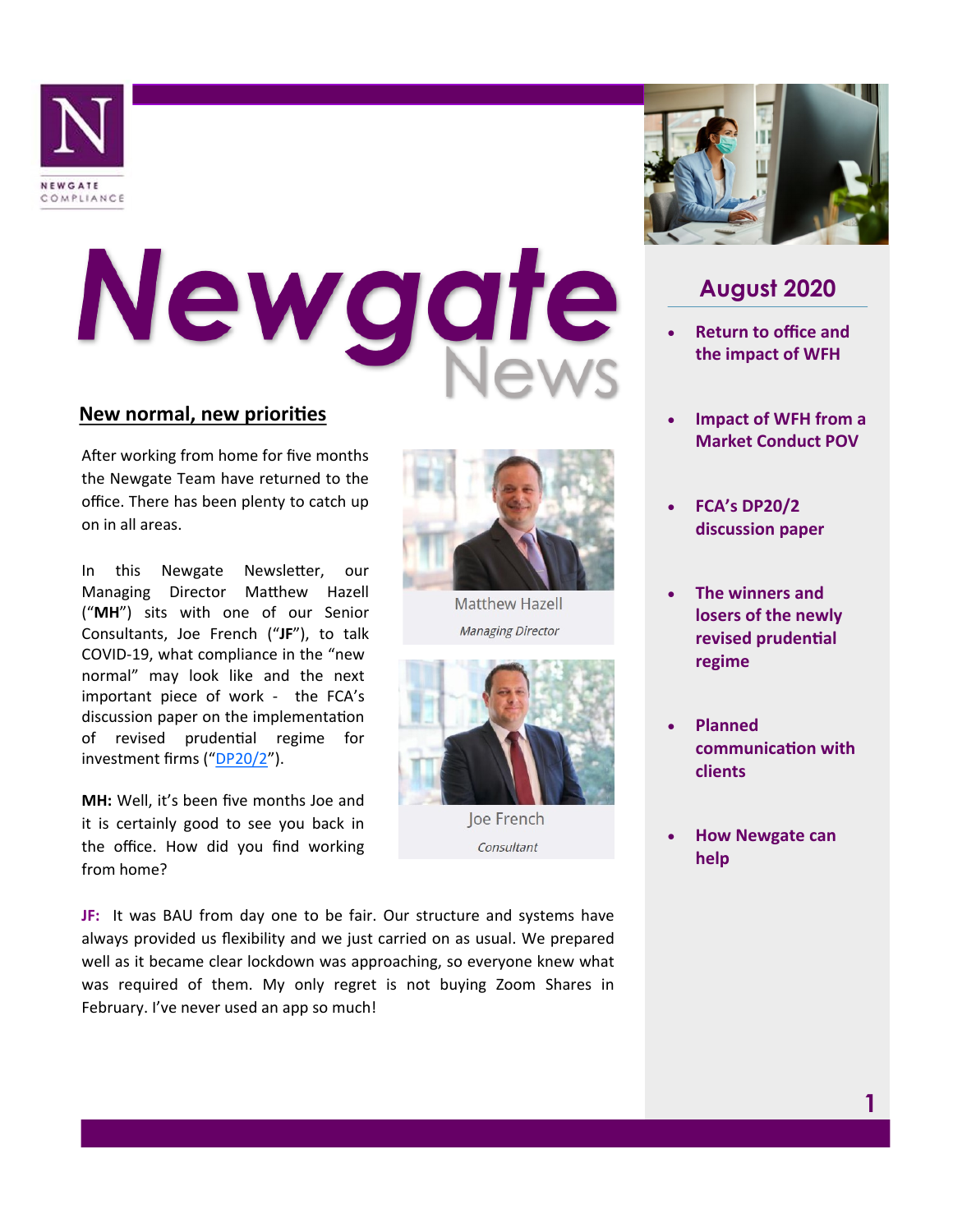**MH:** Indeed, and speaking with clients Newgate is not alone here, with the vast majority finding the ease of remote communications to be one of the very few positives to take from such a turbulent time. The days of large open planned offices may be consigned to history. This obviously has positives and negatives….

**JF:** Well the new normal brings us, as with most things, opportunities and risks. We will most likely achieve a far better work life balance if working from home becomes the norm for example, however we may miss that regular face-to-face social interaction, whether that's with friends, colleagues or clients. Work wise for us, compliance does not go away and, as we will talk about shortly, the FCA missives come thick and fast. We need to think about what areas of our work need to be improved as we adapt to the new normal.

**MH:** Give us an example….

**JF:** Well, take market conduct. For a number of years now the FCA has been hammering a message that it is committed to making the UK a hard place to commit market abuse and financial crime. It has ramped up its own enforcement and surveillance capabilities to detect market abuse and certainly expects firms to do the same. Now in a working from home environment we need to be careful not to slip into an "out of sight, out of mind" situation. We need to be thinking about increased transaction monitoring and whether we should be increasing communication monitoring. If we are seeing less and less use of recorded telephone lines, are we challenging on this and increasing our review of electronic communications? Are we reviewing our automated and nonautomated controls in response to the heightened risk? These are all things the FCA will be expecting and will without doubt reviewing in the near future.

**MH:** In terms of the future, the team for now anyway, is trialling coming back in to the office. How have you found the first week back at Newgate Towers?

**JF:** Well, aside from the early start, tiring commute and dearth of open cafes and pubs in the vicinity of the office it has actually been good to get back to some normality. It's been great to see the team, although I'm not sure they all feel the same way!

**MH:** Well quite…It does seem as if most of our clients have taken the opportunity to take a well earned break in August before attacking the rest of the year with renewed vigour. I understand you have been taking the opportunity to catch up on the FCA's DP20/2 discussion paper and webinar on the new prudential regime the regulator is proposing for MiFID investment firms. What are your initial thoughts?

**JF:** Yes, the team and I have all been digesting the paper and have listened to the helpful webinar. Aside from the content being dryer than a packet of well-known crackers, there looks to be some winners and losers in this.

**MH:** Would you care to deliver the good news first? Which of our clients are likely to benefit most from the proposed regime?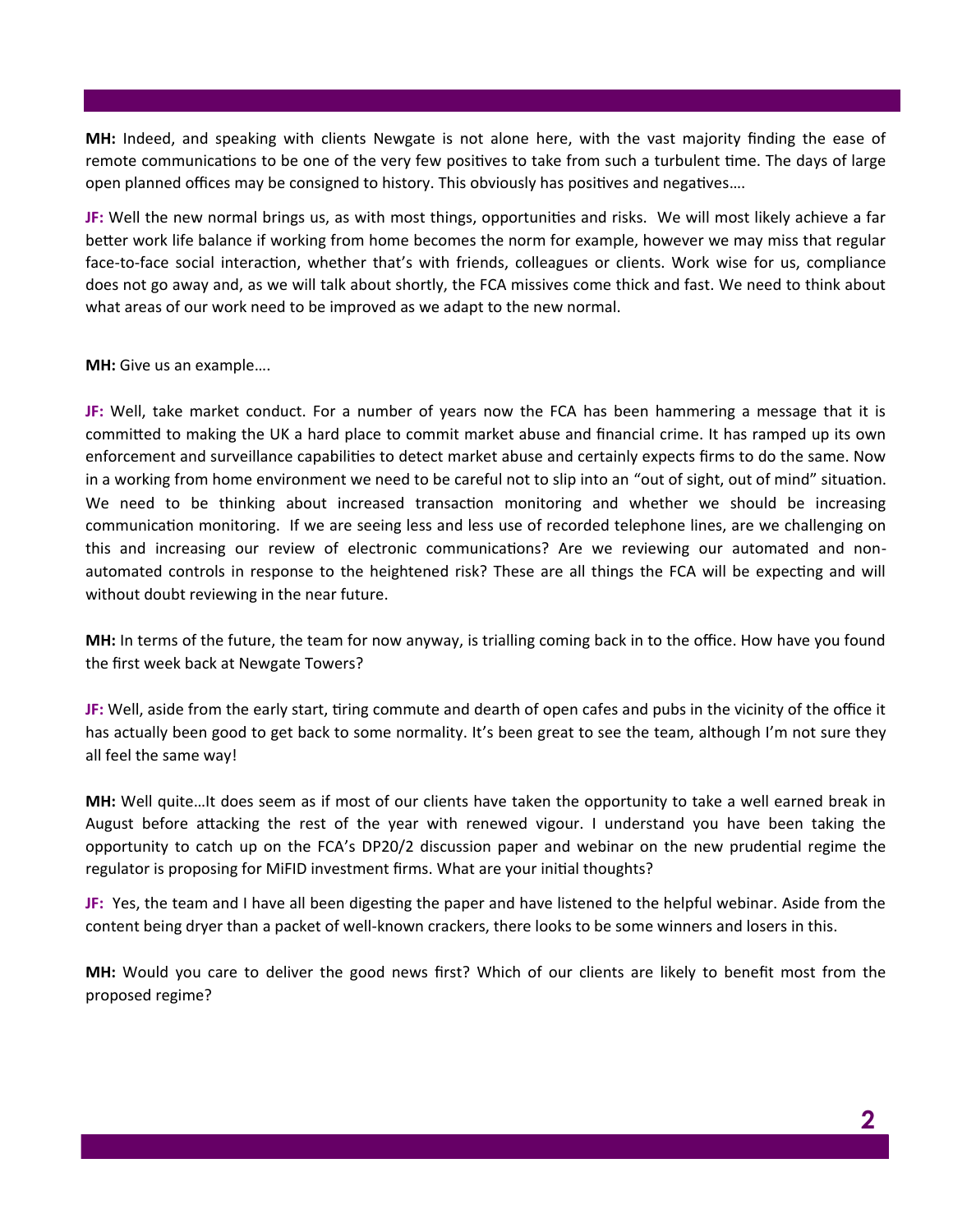**JF:** Our assessment is that it will be our standard BIPRU firms, asset managers and introducing brokers, who should be able to fall into the category of what will be called Small and Non-Interconnected investment firms (SNIs), who will benefit the most. Whilst their initial capital will rise from the sterling equivalent of €50k to €75k, the more onerous requirements that rolled over from banking regulation that related to remuneration and public disclosure requirements will be deleted from the handbook. They will still be subject to a fixed overheads requirement, will have a liquid asset requirement equating to one third of their fixed overheads and will still have to do a risk based capital assessment (although the acronym will change from ICAAP to ICARA). There are some subtle changes between the ICAAP and ICARA processes and we await further guidance from the FCA on this.

**MH:** In your sage like opinion who appears to be the losers in all this?

**JF:** To me it looks like in the worst case it will be those firms currently classed as 'matched principal brokers' and to a slightly lesser extent it will be those firms currently classed as 'exempt CAD'.

**MH:** What is the impact on matched principal brokers?

**JF:** It looks like they will no longer be subject to a limited prudential regime and will be treated in the same manner as firms that deal on their own account without restriction (i.e. 'dealing as principal'). They will fall outside the definition of an SNI firm and will be subject to the full rigours of the new regime. This will include a minimum capital requirement of €750k, staggered over the next 5 years, as well as the need to calculate the relevant FCA new K-Factors. They will also be in scope for public disclosure and remuneration code principles.

**MH:** That's quite a jump.

**JF:** And a little out of kilter with the high level view that the regime has been designed not to radically change the total amount of own funds being held overall, but to better align standards with the business model and source of harm. The advice to our matched principal firms is to read, digest and feed back to the FCA their views on this. We are talking about a "discussion paper" here and the FCA want to hear their views.

**MH:** What about the impact on exempt CAD firms?

**JF:** In short, their minimum capital will increase from €50k to €75k, again this will be staggered over a 5-year period. They will also be required to calculate a fixed overheads requirement for the first time, hold liquid assets equal to one month of fixed overheads and be required to document an ICARA. This is basically a progression from requirements the FCA set out to all firms in its [FG20/1](https://www.fca.org.uk/publications/finalised-guidance/fg20-1-assessing-adequate-financial-resources) paper on assessing adequate financial resources.

**3**